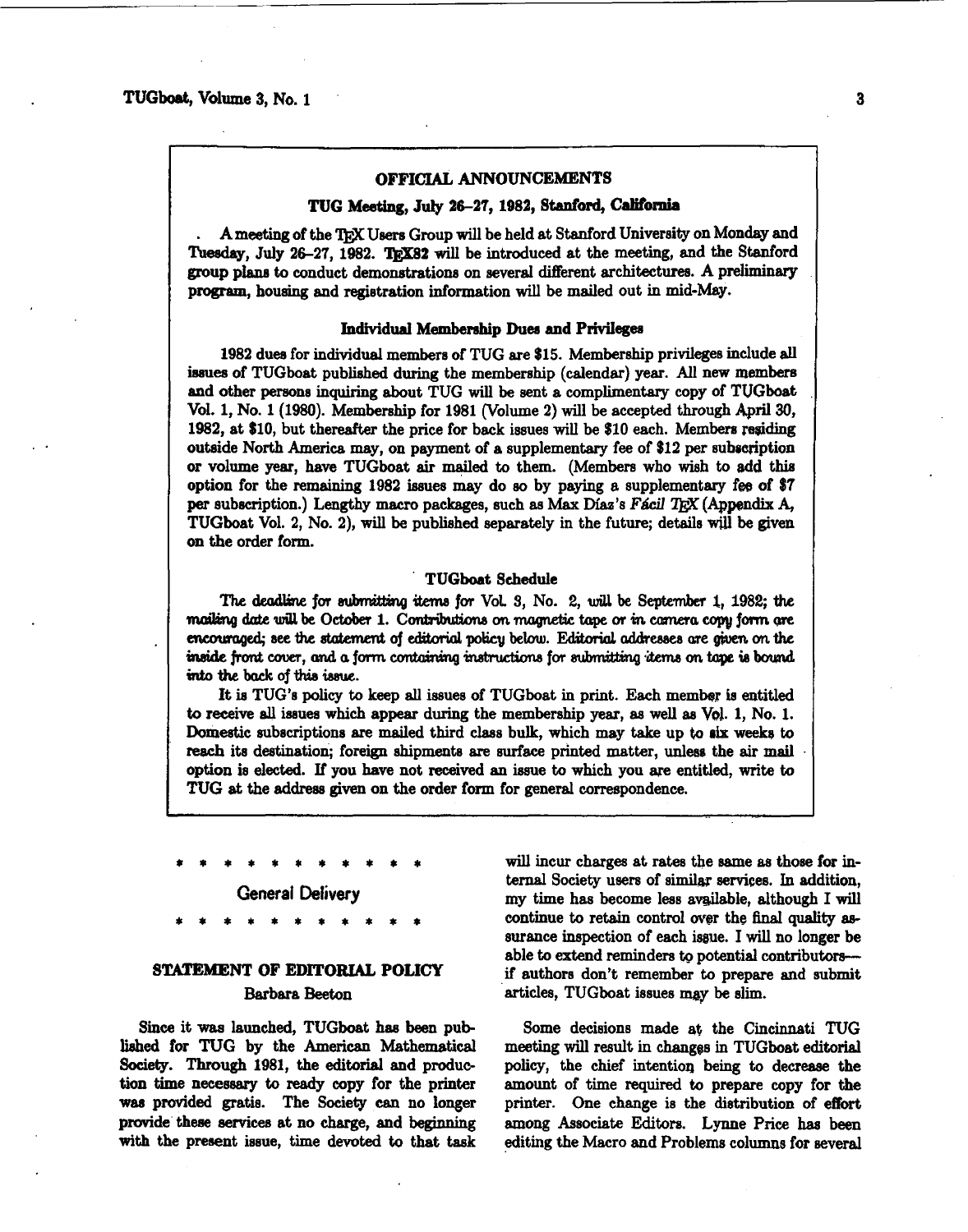issues, and she is now joined by other volunteers, whose names and addresses are listed inside the front cover. If you **are** writing an article in one of the areas listed, please submit paper copy to the appropriate editor; articles of general interest, or in areas not listed, should go to Editor-in-Chief Bob Welland. Tapes are still welcome, and can be sent directly to me. **(See** Vol. 2: No. 1, page 53, and No. 3, page 23, and the form in the back of this issue for details on tape content and format.) It is not intended that all columns appear in **all** issues: if there is no traffic in a particular area, there will be no column. On the other hand, if traffic is exceptionally heavy in a particular area at any point, consideration will be given to publishing a "topical" issue.

It **was** suggested in Cincinnati that iseues be published less frequently. In 1982, an issue **will** be published after every general meeting in order to report to the membership what happened. The deadline for manuscripts will be a month to six weeks after the end of the meeting. **In** between, any manuscripts received in Providence will be held **until**  the next scheduled issue, **unless** it becomes obvious that enough material exists, or an aesociate editor volunteers to take charge of a special issue.

Copy is solicited in camera copy form, when possible. If copy has been prepared by TEX and is legible, it will be ueed as submitted, reduced photographically if necessary (which is advisable for copy prepared on an output device with 200 dot/inch or lower resolution), with running heads applied. The dimensions used in the TUGboat header files are: \vsize 54pc, for one-column pages \hsize 39pc, and for twdccolumn pages **\hsize**  18.75pc and **\pagewd** 39pc. If the copy is to con**tain** headers which should not be covered up by the TUGboat **running** heads, 54pc should be used **as** the length of the full page. The **type** used for ordinary text is **cmr10,** on \baselineskip 12pt.

Deadlines will be firmly adhered **to.** Any material received in Providence later than the published deadline (in the announcements box of every issue) will be consigned to the **back** of the **book,** as "Late-

Breaking News", or else held over for the next issue.<br>
Since TUGboat is itself an advertisement for T<sub>E</sub>X,<br>
it is not our intention to lower quality, but to stream. it is not our intention to lower quality, but to strearnline production. Your attention to formatting of material submitted as camera copy and to the content and commands in material submitted on **tape**  will assist greatly in reaching that goal.

# **REPORT ON THE TUG STEERING COMMITTEE MEETING**

The **Steering** Committee meeting in Cincinnati took place in several sessione. At the first, on **January** 11, the role of the American Mathematical Society in future production of TUGboat was die cussed, and other items were suggested for discussion at the second session, **an** open meeting on **Jamiary** 12.

The following actions were taken, either by the **Steering Committee alone or at the open meeting:** 

- a. Membership for 1981 will be available retroactively through April 30, at \$10.00; thereafter TUGboat Volume 2 will be available at the price of \$10.00 per back issue.
- b. **Ordinary** subecriptions will be accepted for TUCboat at the same price **as** individual membership; this is intended primarily for the **con**venience of libraries.
- c. Effective with the first 1982 issue of TUGboat, the American Mathematical Society **can** no longer provide free editorial and production aervices; these services will be charged to TUG at the same rates incurred by internal Society users of similar services. Other actions will be taken to streamline production while maintaining satisfactory quality; **see** the Statement of Editorial Policy by Barbara Beeton (page 3) for details.
- A rough budget **was** drawn up and presented to the membership, showing the expected cost of various TUG functions for 1982. A redrafted version appears on page 45.
- Steering Committee members will be permitted to attend TUG workshops at no charge if they are unable to obtain support from their institutions.
- The **Finance** Committee **was** requested to investigate the sale of mailing lists and advertisements in TUGboat, after soliciting opinions on the legal and tax consequences of such sales. They were also requested to obtain opinions on the legal and tax consequences of receiving fees for membership, subscriptione and royaltiee.
- **g.** The price of Don Knuth's manual for **QX82**  will be increased by \$1.00, which will be paid as a royalty to TUG.
- h. A Bylaws Committee was appointed, consieting of Bob Morris, Susan Plass, Lace **Carnes,** Dave Kellerman, and Craig Platt. They will prepare a report for the next **meeting.**
- **i.** Institutional membership will be instituted when **'&932** is ready for dietribution. **Dues** of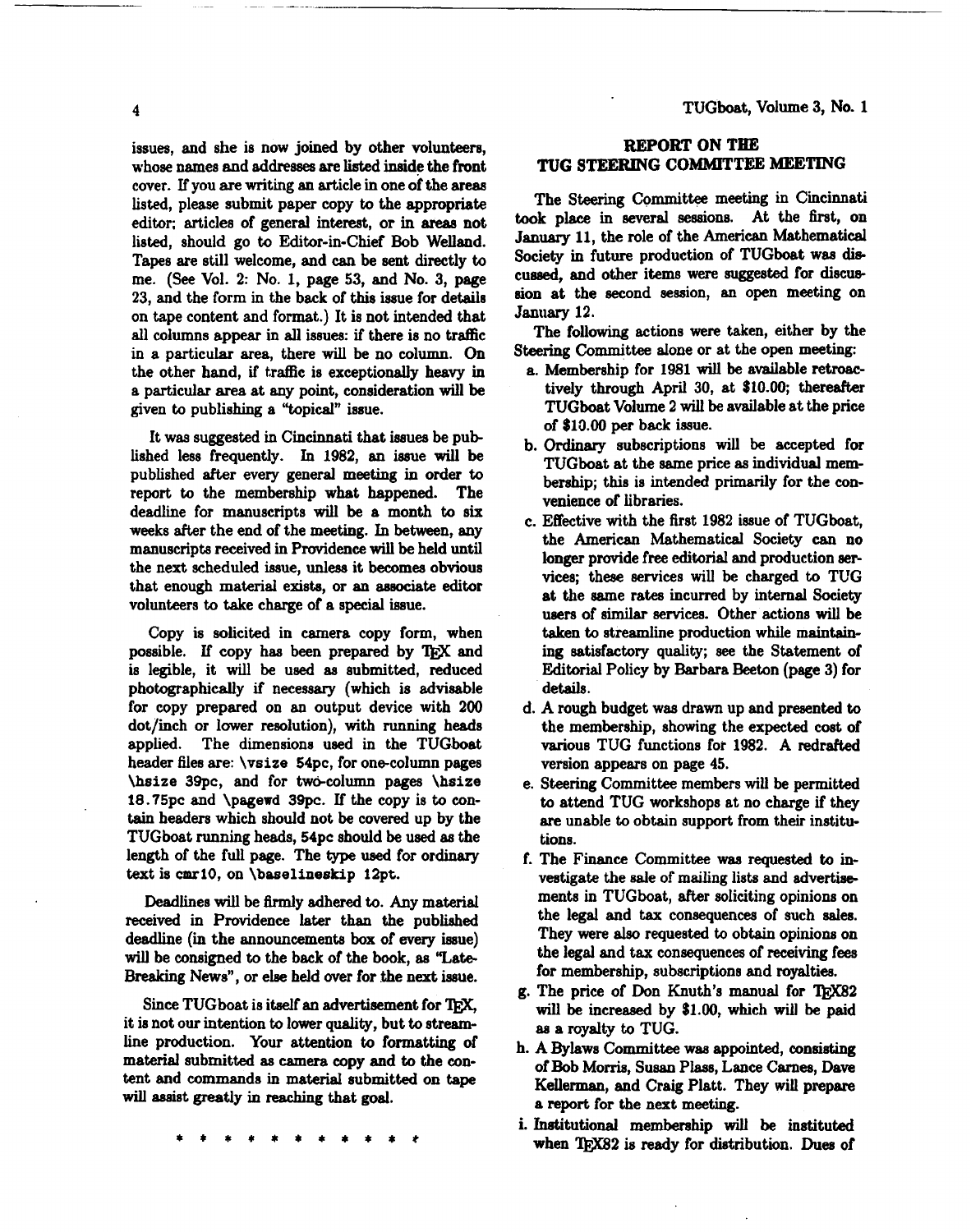TUGboat, Volume 3, No. 1

\$250 for not-for-profit, and \$500 for profit making organizations were suggested. A 250/500 **Committee was** appointed, consisting of **Luis** . Trabb-Pardo, Arnie Pizer, Mark Blanford, Calvin Jackeon and Whit Wendel, to determine the details of memberehip privileges, and held an informal meeting. Suggested benefits: **grant**  ing of a "license" to obtain TEX82, either the **%nilIan** version or a cuetom-tailored version through the appropriate distributor (this would not preclude a distributor from charging a fee for tape creation or **recovery** of expenses); a specific number (perhaps 5) copiea of TUGboat; an **annual** tape of contributed **macros.** 

- j. Bob Morris reported for the Tape Committee that criticism had **been** solicited regarding the proposal for an interchange standard (Vol. 2 No. 2, page 10). The committee will adopt or revise the proposal to be presented at the next meeting. The standard should accommodate font files as well as program and data files.
- k. The next meeting will be held at Stanford on **Monday** and Tuesday, July 26-27, immediately following a SIAM meeting. TEX82 will be introduced at the meeting, and participants **will**  be able **to eee** it in operation on a number of different architectures. Suaan **Plase volunteered to** be in **charge** of local arrangements.

Minutes respectfully submitted,

Robert **k** Morria **Secretary** 

Editor's note: Attendees at the meeting may submit additions and corrections to the minutes in writing to the Secretary.

## Program, **TUG Winter Meefiag Chdnnati, Jm~ay 11-12,1982**

Don Knuth - **WEB syetems** of structured **documenta**tion

Don Knuth - the TRX82 system

David Fuchs - **interfaces** and photo-typeaettera

Steering Committee open meeting

**Michael Phs** - on font design

Lance Carnes - TEX on the **HP-3000** 

Jack Schneble - TEX at McGraw-Hill

 $R$ on Whitney - TFX at AMS

Michael Spivak - the AMS-TEX macro package

Monte Nichols - chemical **symbol macro8** 

Lynne Price - macro panel discussion

Site Coordinators - individual meetings: CDC Cyber **(Erik Berteleen)**  DEC lO/DEC 20 (Barry Doherty and **Amie Piser)** 

**IBM 370 (Susan Plass)** 

**amall** architectures **(Lance** Carnes)

**VAX/UNIX (Bob Morris)** 

**VAX/VMS** (Monte Nichols)

5